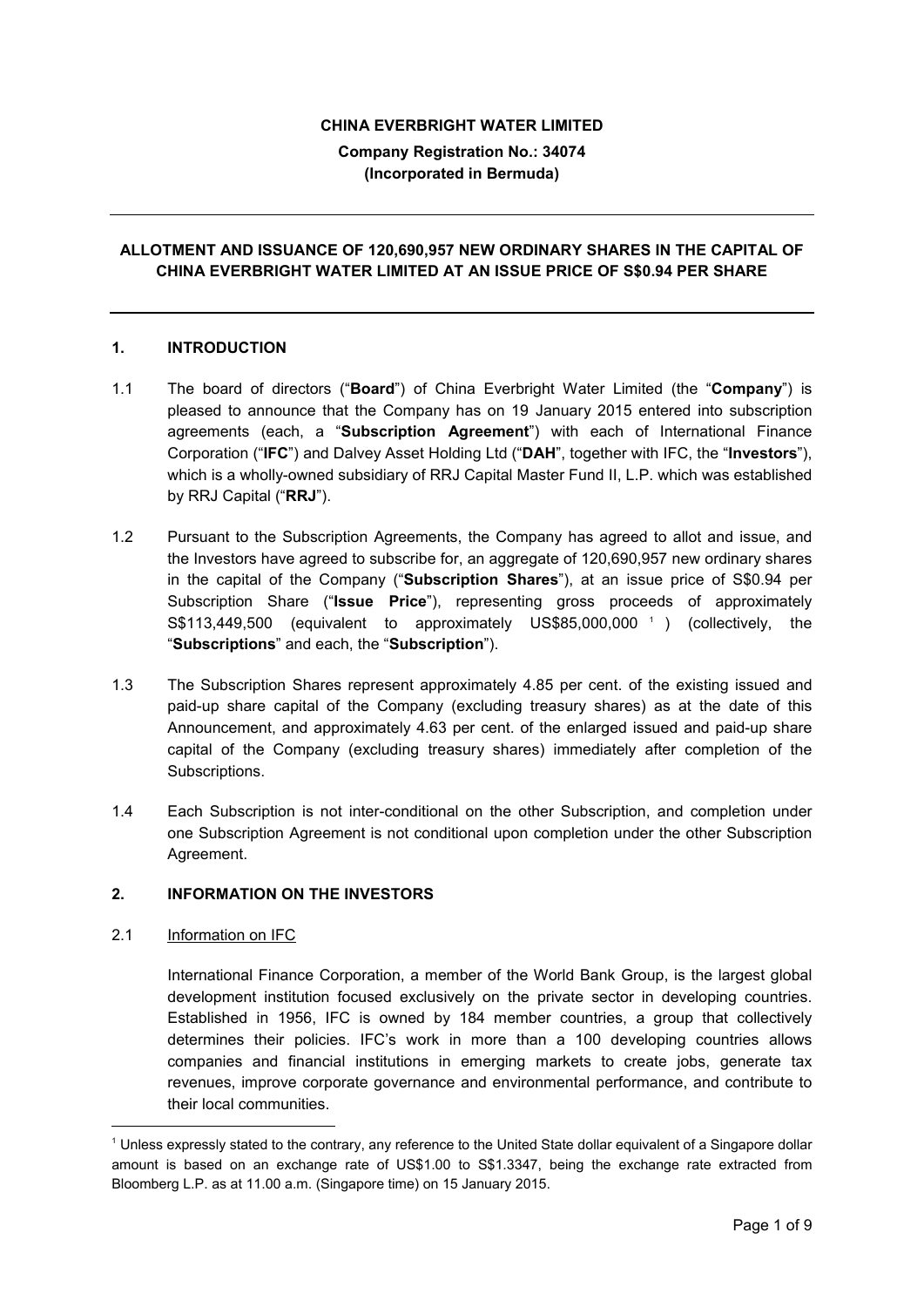IFC has agreed to subscribe for an aggregate of 49,696,276 Subscription Shares (the "**IFC Subscription Shares**") at an aggregate Issue Price of approximately S\$46,714,500 (equivalent to approximately US\$35,000,000), representing approximately 1.91 per cent. of the enlarged issued and paid-up share capital of the Company (excluding treasury shares but including the RRJ Subscription Shares (as defined below)) immediately after completion of its Subscription (the "**IFC Subscription**").

## 2.2 Information on DAH and RRJ

DAH is a company incorporated in the British Virgin Islands and is wholly-owned by RRJ Capital Master Fund II, L.P.

RRJ is an Asian-based investment firm which focuses on private equity investments in China and South-East Asia.

DAH has agreed to subscribe for an aggregate of 70,994,681 Subscription Shares (the "**RRJ Subscription Shares**") at an aggregate Issue Price of approximately S\$66,735,000 (equivalent to approximately US\$50,000,000), representing approximately 2.72 per cent. of the enlarged issued and paid-up share capital of the Company (excluding treasury shares but including the IFC Subscription Shares) immediately after completion of its Subscription (the "**RRJ Subscription**").

- 2.3 The Investors are separate placees and are not related to one another. As at the date of this Announcement, the Company understands that the Investors do not hold any shares in the capital of the Company ("**Shares**").
- 2.4 The Company is familiar with IFC and RRJ, as IFC has previously extended a loan to a subsidiary of China Everbright International Limited ("**CEIL**"), which is the majority shareholder of the Company, and RRJ is a minority shareholder of CEIL. The Company is of the view that it would be in the interest of the Company to have the Investors as shareholders of the Company ("**Shareholders**") as they are supportive of the Company's business model and plans.

## **3. RATIONALE AND USE OF PROCEEDS**

- 3.1 The Subscriptions will allow the Company to raise gross proceeds of approximately S\$113,449,500 (equivalent to approximately US\$85,000,000), which will be used as working capital to fund the growth and expansion of the Company's business.
- 3.2 Pending deployment of the aggregate net proceeds of the Subscriptions for the use identified above, the net proceeds may be deposited with banks or financial institutions and/or used for investment in short-term money market and/or debt instruments or for any other purposes on a short-term basis, as the Board may deem fit.
- 3.3 The Company will make periodic announcements on the utilisation of proceeds from the Subscriptions as and when the funds from the Subscriptions are materially disbursed and whether such utilisation is in accordance with the stated use and in accordance with the percentage allocated in this Announcement and will also provide a status report of the aforementioned information in the Company's annual report.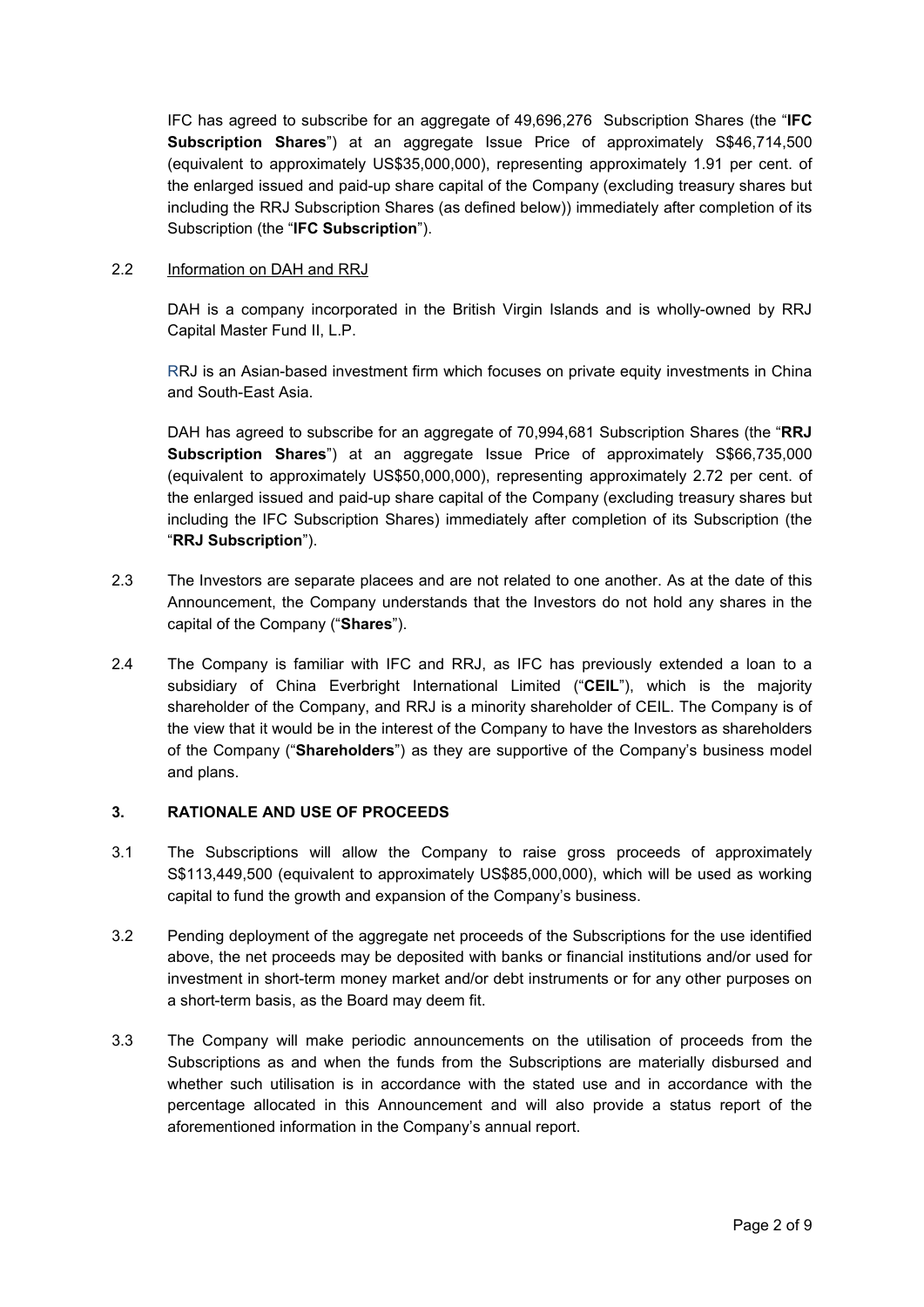## **4. PRINCIPAL TERMS OF THE SUBSCRIPTIONS**

#### 4.1 Ranking and Additional Listing Application

The Subscription Shares, when allotted and issued, shall rank *pari passu* in all respects with and carrying all rights similar to the existing Shares as at the date of the Subscription Agreements.

The Company will be making an application to the Singapore Exchange Securities Trading Limited (the "**SGX-ST**") for the listing and quotation of the Subscription Shares on the Main Board of the SGX-ST, and will make the necessary announcements once the in-principle approval for the listing and quotation of the Subscription Shares has been obtained from the SGX-ST.

#### 4.2 Issue Price

The Issue Price was agreed after arm's length negotiations between the Company and the Investors with reference to the prevailing market price of the Shares, and represents a discount of approximately 9.35 per cent. to the weighted average price of S\$1.0369 per Share for trades done on the SGX-ST on 14 January 2015 and 15 January 2015 (being the preceding full market day up to the time a trading halt was called, prior to the signing of the Subscription Agreements).

#### 4.3 Condition Precedent

- (i) Completion under the Subscription Agreement in respect of IFC (the "**IFC Subscription Agreement**") is conditional upon the following (the "**IFC Conditions Precedent**"):
	- (a) the representations and warranties made by the Company as set out in the IFC Subscription Agreement and in any schedule, exhibit or certificate delivered by the Company pursuant to the IFC Subscription Agreement, remain true, accurate and not misleading immediately prior to the IFC Subscription, save as modified or supplemented pursuant to sub-paragraph (b) below;
	- (b) if it is necessary for the Company to modify or supplement the representations and warranties made by the Company in the IFC Subscription Agreement, it shall deliver an updated Company disclosure schedule to IFC not less than 10 business days (or such shorter time period as IFC may agree) prior to the proposed date of completion of the IFC Subscription (the "**IFC Completion Date**") and the substance of any modification or supplementation of any of the representations and warranties referred to in sub-paragraph (a) above made in such updated Company disclosure schedule is acceptable to IFC in its sole discretion;
	- (c) all of the agreements and covenants of the Company to be performed prior to completion pursuant to each of the IFC Subscription Agreement and the Policy Agreement (as defined below) (the "**IFC Transaction Documents**") have been duly performed in all material respects, and no breach (or any event which, with notice, lapse of time, the making of a determination or any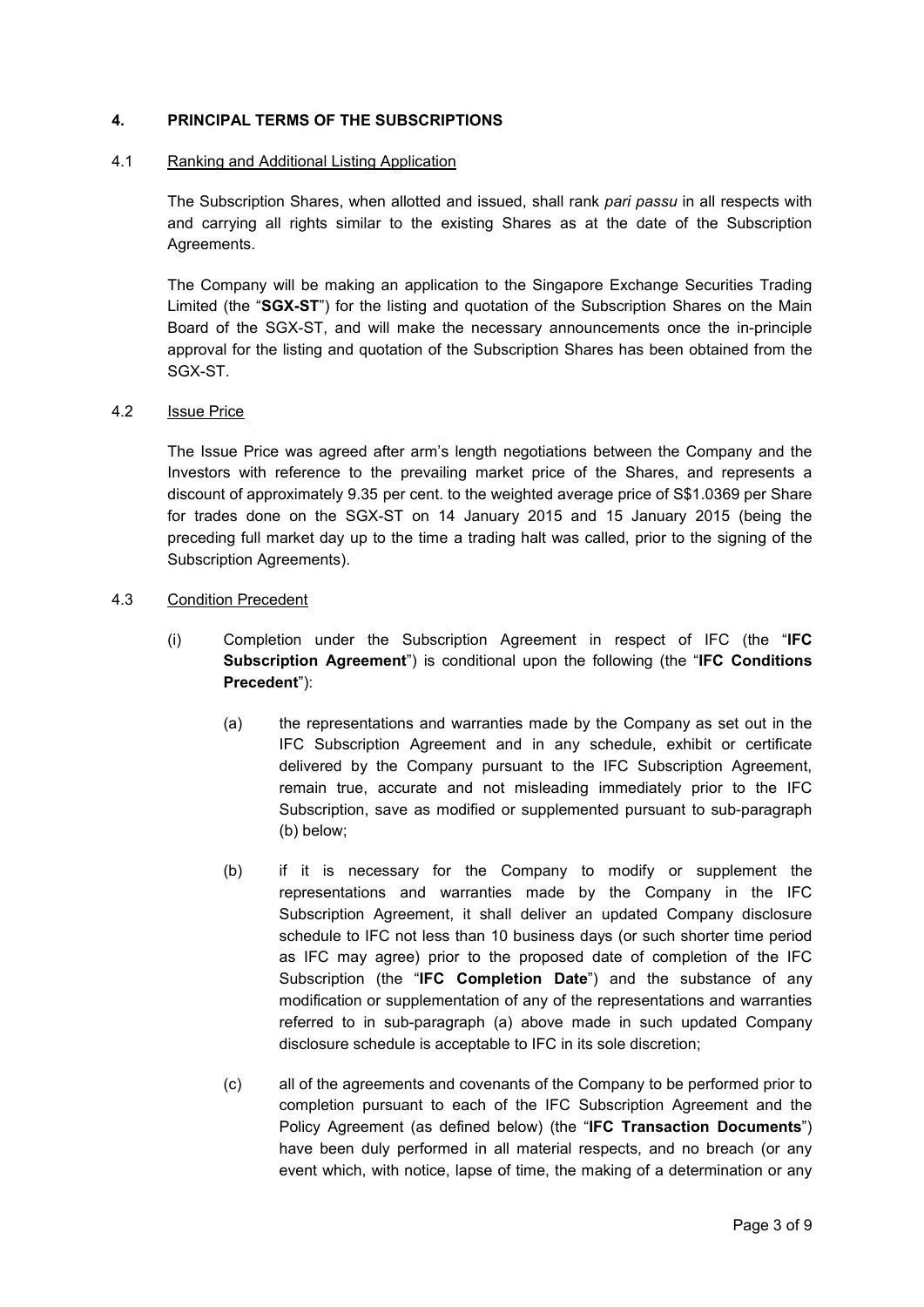combination, would become a breach) under any IFC Transaction Document has occurred and is continuing;

- (d) approval in-principle of the SGX-ST for the listing and quotation of the IFC Subscription Shares on the Main Board of the SGX-ST has been obtained on terms reasonably acceptable to the Company and IFC and such approval remains in full force and effect on the IFC Completion Date and, if such approval is subject to any conditions which are required to be fulfilled on or prior to the IFC Completion Date, such conditions are so fulfilled or waived by the SGX-ST, as the case may be;
- (e) nothing has occurred which has or will reasonably be expected to have since the date of the IFC Subscription Agreement, a material adverse effect on (1) the assets and properties of the Company and its subsidiaries (the "**Group**"), (2) the business prospects or financial condition of the Group, (3) the carrying on of the business and operations of the Group or (4) the ability of the Company to comply with its obligations under the Subscription Agreements and/or the Company's Charter (a "**Material Adverse Effect**");
- (f) the Company (1) has confirmed in writing to IFC that it is in agreement with the social and environmental assessment prepared by the Company in accordance with IFC's Performance Standards on Social & Environmental Sustainability, dated 1 January 2012 (the "**Performance Standards**"), (2) remains in compliance with the Company's social and environmental management system, as implemented or in effect from time to time, enabling it to identify, assess and manage the social and environmental risks in respect of the existing and future operations, activities and facilities of the Group (including the design, construction, operations, maintenance, management and monitoring thereof as applicable) in the People's Republic of China or any other jurisdiction in which the Company or any of its subsidiaries has operations (the "**Company Operations**") on an ongoing basis (the "**S&E Management System**") and the S&E Management System has not been amended, waived or otherwise restricted in scope or effect since 22 December 2014, except in accordance with the plan or plans developed by the Company, setting out the specific social and environmental measures to be undertaken by the Company, to enable the Company's Operations to be constructed, equipped and operated in compliance with the Performance Standards (the "**Action Plan**") and (3) the Company has complied all matters set forth in the Action Plan required to be completed prior to the IFC Subscription, as set forth in the Action Plan;
- (g) IFC has received a legal opinion or opinions, in form and substance satisfactory to IFC, from its counsel(s), covering such matters relating to the transactions contemplated by the IFC Subscription Agreement, the other IFC Transaction Document, the allotment and issue of 1,940,269,305 Shares by the Company to China Everbright Water Holdings Limited, as described in the circular to shareholders dated 12 November 2014 and approved by the shareholders of the Company on 5 December 2014 (the "**RTO Allotment and Issue**"), the Shareholder Approval (as defined below) or the Company's Charter as IFC may request;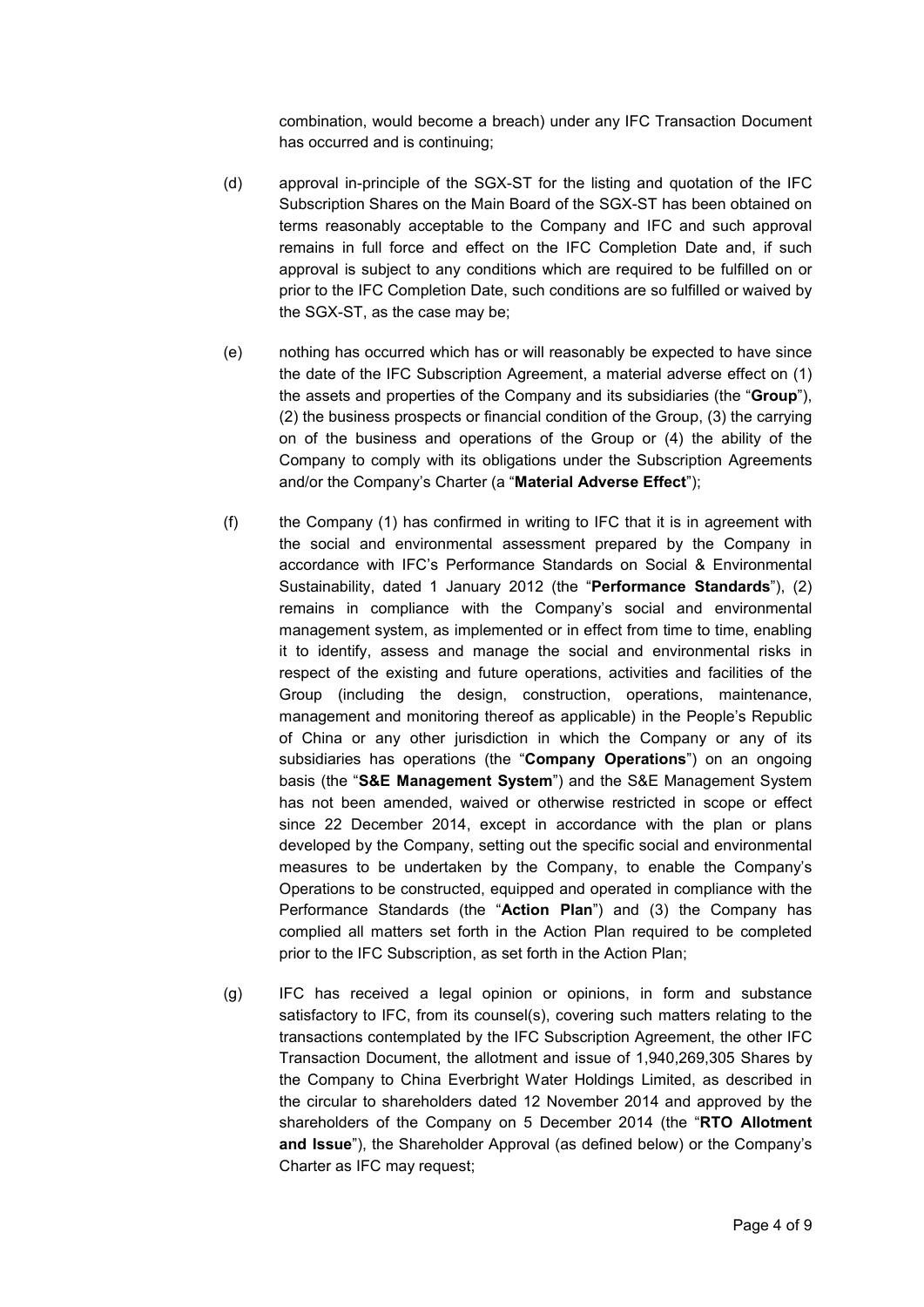- (h) the approval or confirmation of the Shareholders, as the case may be, to increase the authorized share capital of the Company to no less than 2,607,952,232 Shares, being the aggregate of (1) the number of Subscription Shares and (2) the total number of issued Shares as at the date of the Subscription Agreement, including but not limited to the number of Shares issued pursuant to the RTO Allotment and Issue, at a special general meeting to be convened for the foregoing purpose (the "**Shareholder Approval**") and the resolutions of the board of directors of the Company (which, for the avoidance of doubt, may consist of several resolutions passed on separate dates) (i) approving and authorizing the Company's entry into the IFC Subscription Agreement and the allotment and issue of the IFC Subscription Shares to IFC on the basis that the IFC Subscription Shares shall (A) be fully-paid and non-assessable, and (B) rank *pari passu* in all respects with and carry all rights similar to the Shares existing as at the date of the IFC Subscription Agreement, (ii) authorizing and designating the persons authorized to execute, for and on behalf of the Company, each IFC Transaction Document and any other document, certificate or notice to be issued by the Company in connection with each IFC Transaction Document and (iii) convening the special general meeting to seek the Shareholder Approval, have been obtained each of these authorizations remains in full force and effect on the IFC Completion Date;
- (i) no injunction or other order issued by any competent authority or other legal restraint or prohibition or any litigation, arbitration, administrative, regulatory or governmental proceeding or investigation preventing the IFC Subscription or affecting or relating to RTO Allotment and Issue or the Shareholder Approval being in effect on the Subscription Date;
- (j) IFC has received a list setting out insurance policies evidencing compliance with the requirements stipulated in the IFC Subscription Agreement;
- (k) immediately prior to the closing, neither the Company nor any of its subsidiaries is involved in any litigation, arbitration, administrative, regulatory or governmental proceeding or investigation which has or will have a Material Adverse Effect, and to the Company's knowledge, there are no facts or circumstances which indicate that any of such proceedings or investigations is threatened;
- (l) immediately prior to closing, there are no material social or environmental risks or issues in respect of the Company Operations, which has or will have a Material Adverse Effect, and neither the Company nor any of its subsidiaries has received (1) any existing complaint, order, directive, claim, citation or notice from any authority or (2) any written communication from any person, in either case, concerning the failure of the Company Operations to comply with any matter covered by any applicable statutes, laws, ordinances, rules and regulations of the People's Republic of China, Singapore, the Bermuda Islands and any other applicable jurisdiction in which the Company or any of its subsidiaries has operations, the failure of which has or will have a Material Adverse Effect, and to the Company's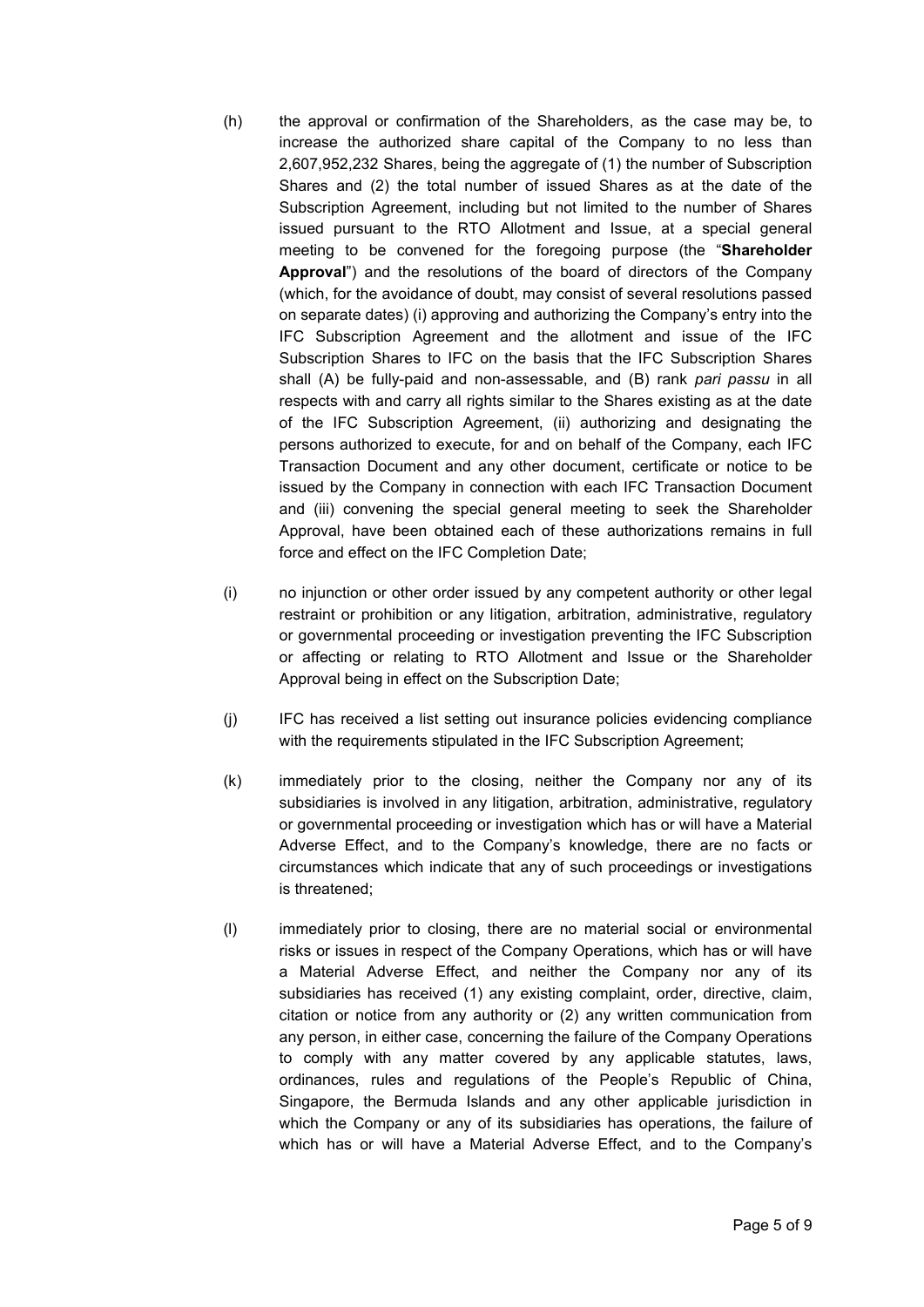knowledge, there are no facts or circumstances which indicate that any of (1) or (2) is threatened;

- (m) trading in the equity securities of the Company on the Main Board of the SGX-ST has not been suspended by the SGX-ST and there has been no delisting of the Company from the Official List of the SGX-ST or withdrawal of the admission to trading in the equity securities of the Company on the Main Board of the SGX-ST and no delisting, suspension of trading by the SGX-ST or withdrawal of admission to trading is pending or threatened by the SGX-ST or any authority; and
- (n) IFC has received payment for, or reimbursement of all invoiced fees and expenses of its legal counsel(s), as provided under the IFC Subscription Agreement, or confirmation from such counsel(s) that those fees and expenses have been paid directly to such counsel(s).
- (ii) Completion under the Subscription Agreement in respect of DAH (the "**RRJ Subscription Agreement**") is conditional upon the following (the "**RRJ Conditions Precedent**"):
	- (a) the representations and warranties made by the Company as set out in the RRJ Subscription Agreement and in any schedule, exhibit or certificate delivered by the Company pursuant to the RRJ Subscription Agreement, remain true, accurate and not misleading immediately prior to the RRJ Subscription, save as modified or supplemented pursuant to sub-paragraph (b) below;
	- (b) if it is necessary for the Company to modify or supplement the representations and warranties made by the Company in the RRJ Subscription Agreement, it shall deliver an updated Company disclosure schedule to RRJ not less than 10 business days (or such shorter time period as RRJ may agree) prior to the proposed date of completion of the RRJ Subscription (the "**RRJ Completion Date**") and the substance of any modification or supplementation of any of the representations and warranties referred to in sub-paragraph (a) above made in such updated Company disclosure schedule is acceptable to RRJ in its sole discretion;
	- (c) all of the agreements and covenants of the Company to be performed prior to completion pursuant to the RRJ Subscription Agreement have been duly performed in all material respects, and no breach (or any event which, with notice, lapse of time, the making of a determination or any combination, would become a breach) under the RRJ Subscription Agreement has occurred and is continuing;
	- (d) approval in-principle of the SGX-ST for the listing and quotation of the RRJ Subscription Shares on the Main Board of the SGX-ST has been obtained on terms reasonably acceptable to the Company and RRJ and such approval remains in full force and effect on the RRJ Completion Date and, if such approval is subject to any conditions which are required to be fulfilled on or prior to the RRJ Completion Date, such conditions are so fulfilled or waived by the SGX-ST, as the case may be;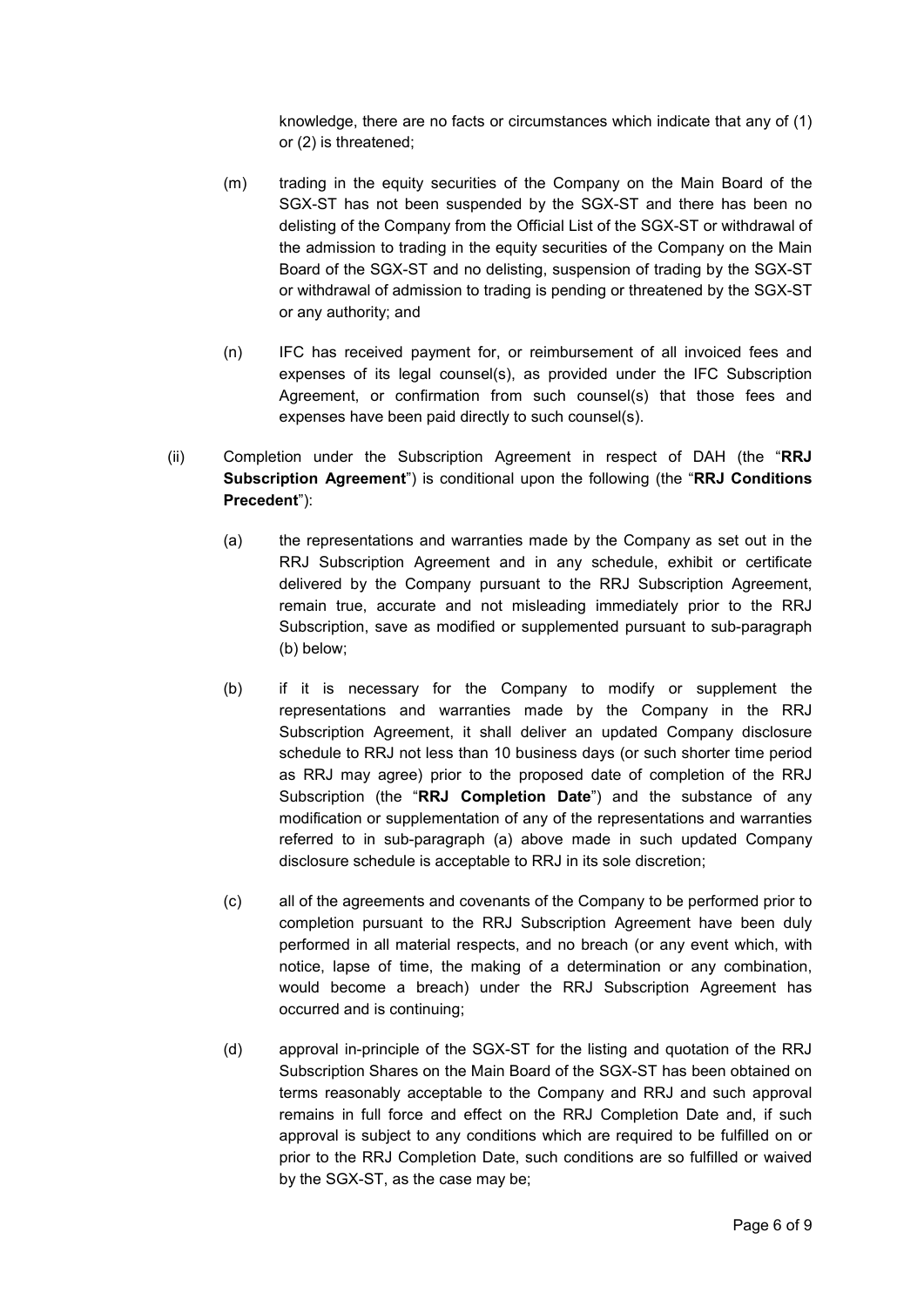- (e) nothing has occurred which has or will reasonably be expected to have since the date of the RRJ Subscription Agreement, a Material Adverse Effect;
- (f) the Company remains in compliance with the S&E Management System and the S&E Management System has not been amended, waived or otherwise restricted in scope or effect since 22 December 2014, save as permitted under the terms and conditions of the IFC Subscription;
- (g) no injunction or other order issued by any competent authority or other legal restraint or prohibition or any litigation, arbitration, administrative, regulatory or governmental proceeding or investigation preventing the RRJ Subscription being in effect on the RRJ Completion Date;
- (h) immediately prior to closing, neither the Company nor any of its subsidiaries is involved in any litigation, arbitration, administrative, regulatory or governmental proceeding or investigation which has or will have a Material Adverse Effect, and to the Company's knowledge, there are no facts or circumstances which indicate that any of such proceedings or investigations is threatened;
- (i) immediately prior to closing, there are no material social or environmental risks or issues in respect of the Company Operations, which has or will have a Material Adverse Effect, and neither the Company nor any of its subsidiaries has received (1) any existing complaint, order, directive, claim, citation or notice from any authority or (2) any written communication from any person, in either case, concerning the failure of the Company Operations to comply with any matter covered by any applicable statutes, laws, ordinances, rules and regulations of the People's Republic of China, Singapore, the Bermuda Islands and any other applicable jurisdiction in which the Company or any of its subsidiaries has operations, the failure of which has or will have a Material Adverse Effect, and to the Company's knowledge, there are no facts or circumstances which indicate that any of (1) or (2) is threatened;
- (j) the Shareholder Approval and the resolutions of the board of directors of the Company (which, for the avoidance of doubt, may consist of several resolutions passed on separate dates) (1) approving and authorizing the Company's entry into the RRJ Subscription Agreement and the allotment and issue of the RRJ Subscription Shares to DAH on the basis that the RRJ Subscription Shares shall (i) be fully-paid and non-assessable, and (ii) rank *pari passu* in all respects with and carry all rights similar to the Shares existing as at the date of the RRJ Subscription Agreement, (2) authorizing and designating the persons authorized to execute, for and on behalf of the Company, the RRJ Subscription Agreement and any other document, certificate or notice to be issued by the Company in connection with the RRJ Subscription Agreement and (3) convening the special general meeting to seek the Shareholder Approval have been obtained each of these authorizations remains in full force and effect on the IFC Completion Date;
- (k) RRJ has received a legal opinion or opinions, in form and substance satisfactory to RRJ, from its counsel(s), covering such matters relating to the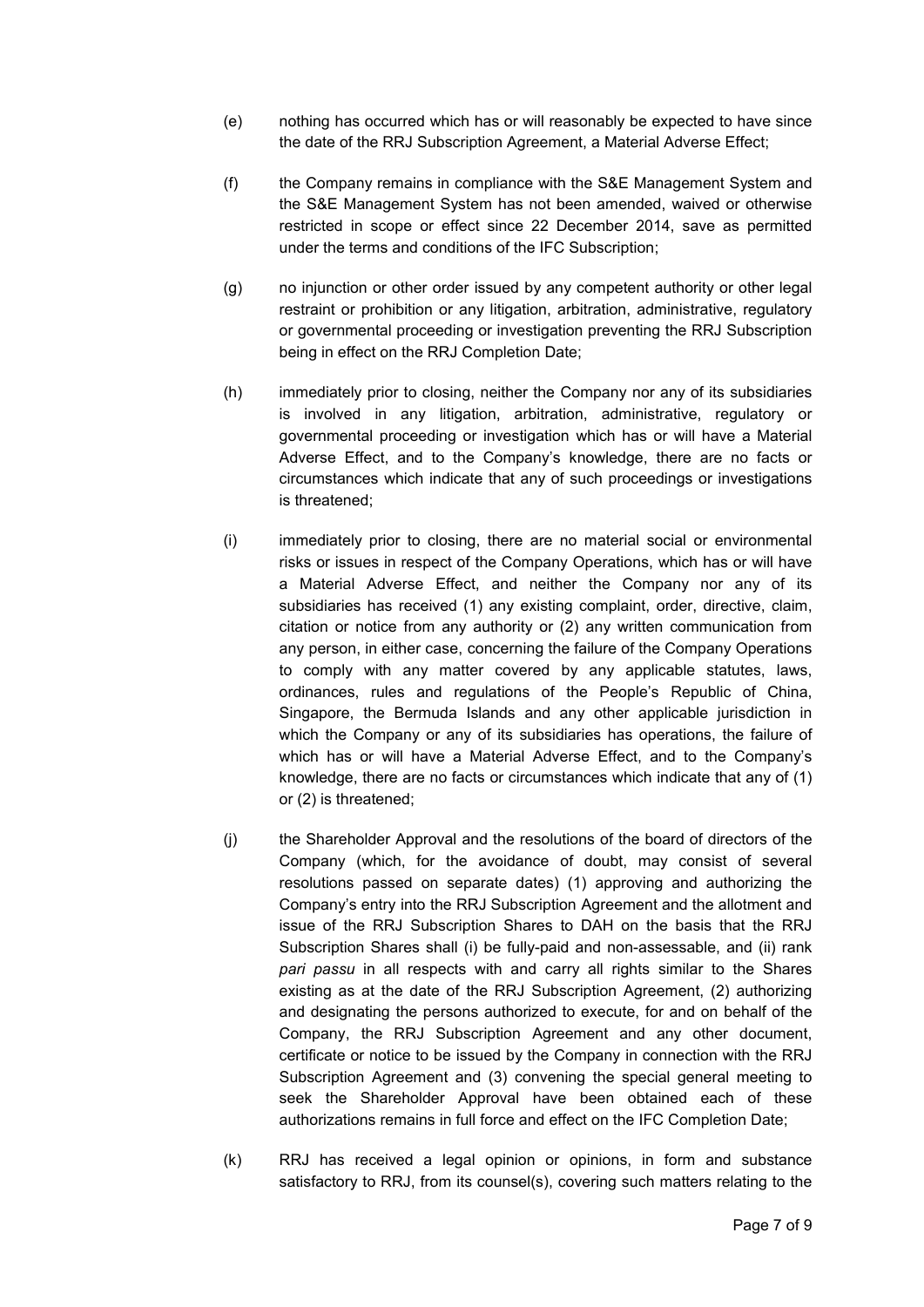transactions contemplated by the RRJ Subscription Agreement, the RTO Allotment and Issue, the Shareholder Approval or the Company's Charter as RRJ may request; and

(l) trading in the equity securities of the Company on the Main Board of the SGX-ST has not been suspended by the SGX-ST and there has been no delisting of the Company from the Official List of the SGX-ST or withdrawal of the admission to trading in the equity securities of the Company on the Main Board of the SGX-ST and no delisting, suspension of trading by the SGX-ST or withdrawal of admission to trading is pending or threatened by the SGX-ST or any authority.

The Company and each Investor have agreed that in the event the IFC Conditions Precedents or the RRJ Conditions Precedents (as the case may be) are not satisfied or waived by 21 March 2015 or such other extended date as may be agreed between the Company and such Investor (the "**Long Stop Date**"), the relevant Subscription Agreement shall terminate and neither the Company nor the relevant Investor shall have any further rights and obligations under it, save for any antecedent breach of the terms of the relevant Subscription Agreement.

## 4.4 Completion

Upon the satisfaction or waiver by the relevant Investor, as applicable and as the case may be, of the IFC Condition Precedents or the DAH Condition Precedents (as the case may be) pursuant to the terms of the relevant Subscription Agreement, the Company will deliver to the relevant Investor a notice (each, a "**Closing Notice**") which will set forth the date on which completion of such Investor's Subscription is to occur, provided that such date shall fall no earlier than 10 business days and no later than 15 business days after the date of the Closing Notice or such other date as may be agreed between the Company and the relevant Investor. Completion under each Subscription Agreement is expected to take place on such specified date.

## **5. PRINCIPAL TERMS OF THE POLICY AGREEMENT**

In connection with the Subscription by IFC, IFC has requested for the Company, and the Company has agreed, to adhere to certain operational policy requirements stipulated by IFC, pursuant to which the Company and IFC has on 19 January 2015, entered into a policy agreement (the "**Policy Agreement**"). The operational policy requirements set out in the Policy Agreement include the Company agreeing that it will not, and will ensure that each of its subsidiaries will not, enter into any activity prohibited by any resolution of the United Nations Security Council under Chapter VII of the United Nations Charter and that it will not engage in (nor authorize or permit any affiliate or any other person acting on its behalf to engage in) any sanctionable practice (as defined under the Policy Agreement) with respect to the Company. The Company is required to comply with the terms of the Policy Agreement until such time IFC no longer holds any IFC Subscription Shares.